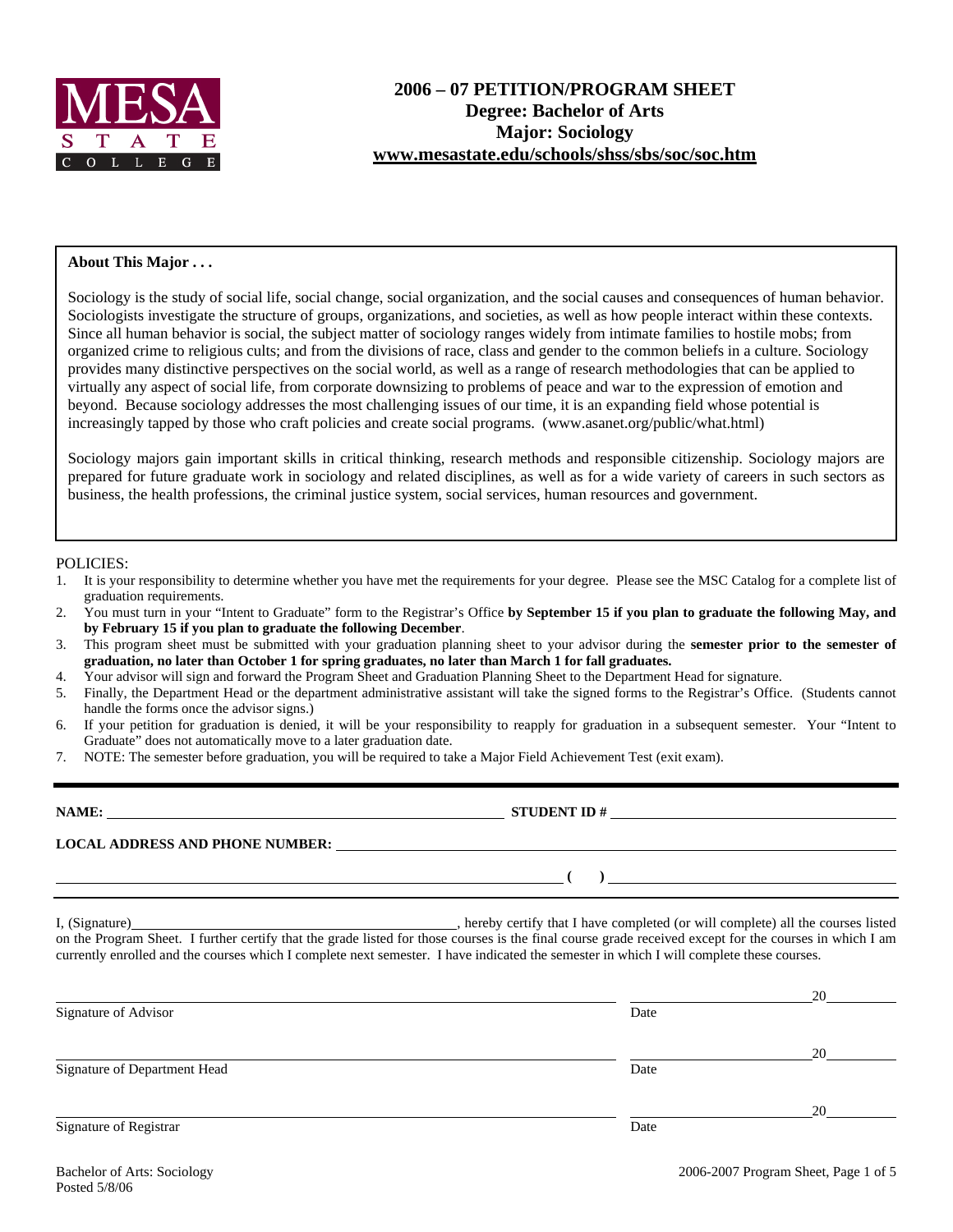- Must earn 120 semester hours and meet the academic residency requirements to earn a baccalaureate degree at Mesa State College.
- Must earn a minimum of 40 semester hours in upper division courses (i.e., 300-level and 400-level courses).
- A cumulative grade point average of 2.0 or higher must be maintained for all courses taken and for all courses in the major.
- When filling out this program sheet a course can only be used once, i.e., no double counting is allowed between categories.
- Excess KINA/HPWE courses beyond the two required and pre-collegiate courses (usually numbered below 100) cannot be used for graduation.
- All degree requirements must be completed as described. Any exceptions or substitutions must be recommended in advance by the faculty advisor and approved by the Department Head.
- It is recommended that students work closely with a faculty advisor when selecting courses and scheduling classes prior to registration.
- Students are required to participate in exit examinations or other programs deemed necessary to comply with the college accountability requirement.

General Education Requirements (Minimum of 33 semester hours) See the M.S.C. catalog for the list of courses that meet the general education categories.

| Trns/Subs<br>Credit<br>Grade<br>Course<br>No.<br>Term<br>Year<br>English: ENGL 111 and 112 (6 semester hours, must receive a grade<br>of "C" or higher, must be completed by the time the student has 60<br>semester hours.)<br>*ENGL<br>*ENGL<br>*ENGL 129, Honors English, may be substituted for ENGL 111 and ENGL<br>112. Must earn a grade of "C" or better. May need to take additional electives. | Trns/Subs<br>No.<br>Credit<br>Grade<br>Term<br>Course<br>Year<br><b>Social and Behavioral Sciences: (6 Semester Hours)</b><br>Fine Arts: (3 semester hours)                                                                                                                                                                                |
|----------------------------------------------------------------------------------------------------------------------------------------------------------------------------------------------------------------------------------------------------------------------------------------------------------------------------------------------------------------------------------------------------------|--------------------------------------------------------------------------------------------------------------------------------------------------------------------------------------------------------------------------------------------------------------------------------------------------------------------------------------------|
| Math: MATH 110 or higher (3 semester hours, must receive a grade<br>of "C" or better, must be completed by the time the student has 60<br>semester hours.)<br><b>MATH</b>                                                                                                                                                                                                                                | Natural Sciences: (6 semester hours)<br>(At least one course must include a lab)                                                                                                                                                                                                                                                           |
| Humanities: (6 semester hours)                                                                                                                                                                                                                                                                                                                                                                           | <b>Applied Studies:</b> (3 semester hours)                                                                                                                                                                                                                                                                                                 |
| Other Requirements (9 semester hours)                                                                                                                                                                                                                                                                                                                                                                    |                                                                                                                                                                                                                                                                                                                                            |
| Kinesiology: (3 Semester Hours)<br>Trns/Subs<br>Course<br>No.<br>Credit<br>Grade<br><b>Term</b><br>Year<br><b>KINE/HPWA</b><br>100<br>$\mathbf{1}$<br><b>KINA/HPWE</b><br>$\mathbf{1}$<br><b>KINA/HPWE</b><br>See the M.S.C. catalog for the list of approved KINA/HPWE/Selected DANC<br>courses.                                                                                                        | <b>Bachelor of Arts Degree Distinction:</b> (6 semester hours)<br>(Two consecutive classes in the same foreign language.)<br>Credit Grade<br>Course<br>No.<br>Term<br>Year<br>Trns/Subs<br>$\frac{3}{2}$<br>FLA<br>$\overline{3}$<br>FLA<br>(FLAS 114 & 115 will NOT fulfill this requirement.) (Must receive a grade of "C" or<br>above.) |
| <b>Sociology Major Requirements (48 Semester Hours)</b>                                                                                                                                                                                                                                                                                                                                                  |                                                                                                                                                                                                                                                                                                                                            |
| Sociology Core (21 semester hours)                                                                                                                                                                                                                                                                                                                                                                       |                                                                                                                                                                                                                                                                                                                                            |
| Trns/Subs<br>Credit<br>Course<br><u>No.</u><br>Grade<br>Term<br>Year<br>ANTH<br>$\overline{\mathbf{3}}$<br>201<br>SOCO<br>$\overline{3}$<br>260<br>SOCO<br>$\overline{3}$<br>264<br>$\overline{3}$<br>SOCO<br>400                                                                                                                                                                                        | Trns/Subs<br>Credit<br>Course<br><u>No.</u><br>Grade<br><b>Term</b><br>Year<br>SOCO<br>410<br>$\overline{\mathbf{3}}$<br><b>STAT</b><br>$\mathbf{3}$<br>200<br><b>SOCI</b><br>3<br>310                                                                                                                                                     |
| Sociology Electives (18 upper division Semester Hours) Select from: ANTH 390, ANTH 405, SOCO 300, SOCO 305, SOCO 310, SOCO 312, SOCO 314,                                                                                                                                                                                                                                                                |                                                                                                                                                                                                                                                                                                                                            |
| SOCO 316, SOCO 320, SOCO 325, SOCO 330, SOCO 340, SOCO 350, SOCO 360 or any other upper division Sociology elective approved by a Sociology Advisor.<br>Trns/Subs<br>Credit<br>Course<br>No.<br>Grade<br>Year<br>Term<br>$\frac{3}{2}$<br>$\frac{3}{2}$<br>$\overline{3}$<br>Continued on page 3                                                                                                         | Credit<br>Trns/Subs<br>Course<br>No.<br>Grade<br>Term<br>Year<br>$\frac{3}{2}$<br>$\frac{3}{2}$<br>$\overline{3}$                                                                                                                                                                                                                          |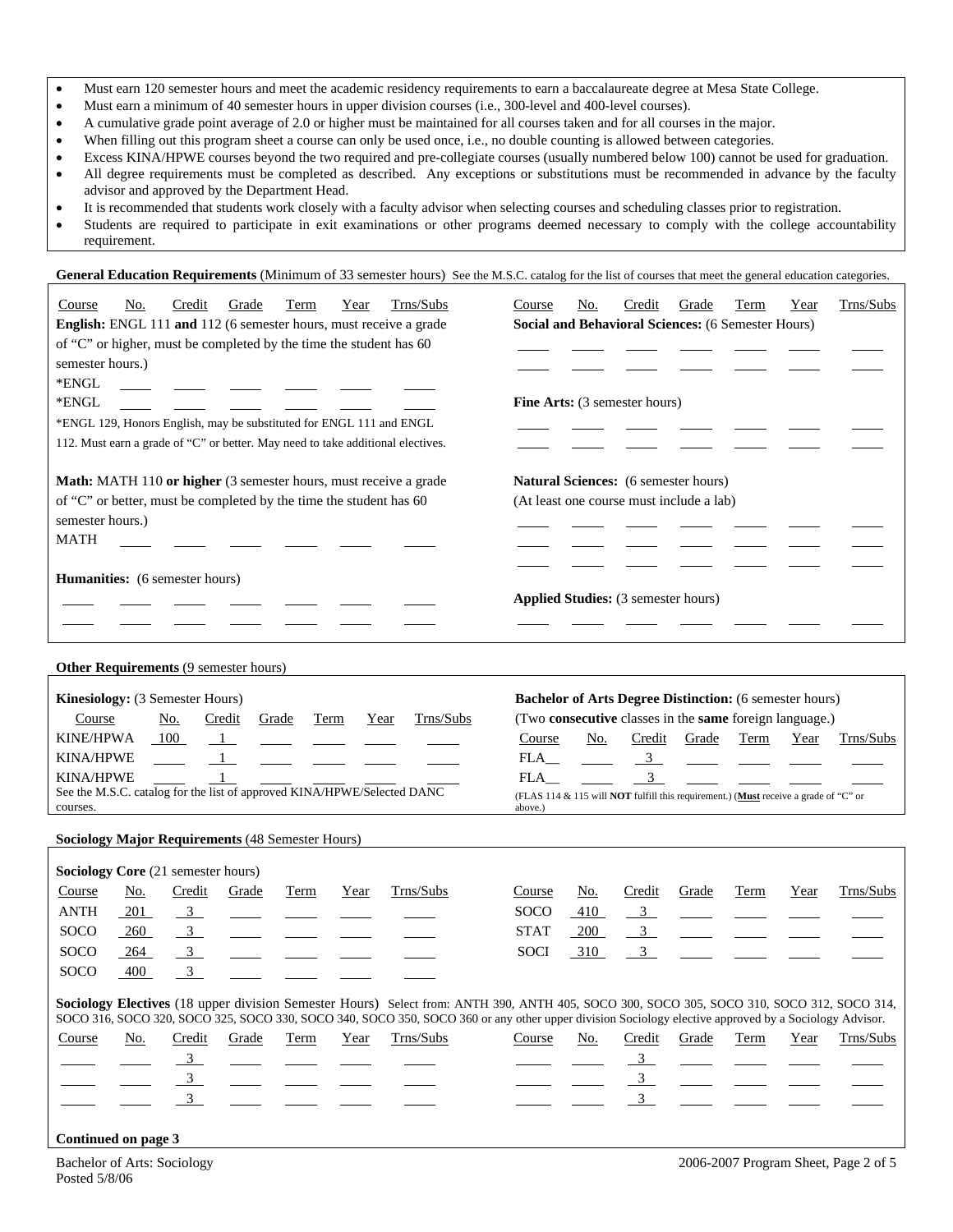| <b>Restricted Electives</b> (9 Upper Division Semester Hours) Select from: ANTH 310, ANTH 330, ANTH 410, SOCO 301, PSYC 320; or any upper<br>division courses from Economics, History, or Political Science |     |        |       |      |      |           |        |     |        |       |      |      |           |
|-------------------------------------------------------------------------------------------------------------------------------------------------------------------------------------------------------------|-----|--------|-------|------|------|-----------|--------|-----|--------|-------|------|------|-----------|
| Course                                                                                                                                                                                                      | No. | Credit | Grade | Term | Year | Trns/Subs | Course | No. | Credit | Grade | Term | Year | Trns/Subs |
|                                                                                                                                                                                                             |     |        |       |      |      |           |        |     |        |       |      |      |           |
|                                                                                                                                                                                                             |     |        |       |      |      |           |        |     |        |       |      |      |           |
|                                                                                                                                                                                                             |     |        |       |      |      |           |        |     |        |       |      |      |           |

| Electives (All college level courses appearing on your final transcript, not listed above that will bring your total semester hours to 120 hours.<br>Excludes KINA/HPWE activity courses.) (30 semester hours; 4 hours of upper division may be needed.) |     |        |       |      |      |           |        |     |        |       |      |      |           |
|----------------------------------------------------------------------------------------------------------------------------------------------------------------------------------------------------------------------------------------------------------|-----|--------|-------|------|------|-----------|--------|-----|--------|-------|------|------|-----------|
| Course                                                                                                                                                                                                                                                   | No. | Credit | Grade | Term | Year | Trns/Subs | Course | No. | Credit | Grade | Term | Year | Trns/Subs |
|                                                                                                                                                                                                                                                          |     |        |       |      |      |           |        |     |        |       |      |      |           |
|                                                                                                                                                                                                                                                          |     |        |       |      |      |           |        |     |        |       |      |      |           |
|                                                                                                                                                                                                                                                          |     |        |       |      |      |           |        |     |        |       |      |      |           |
|                                                                                                                                                                                                                                                          |     |        |       |      |      |           |        |     |        |       |      |      |           |
|                                                                                                                                                                                                                                                          |     |        |       |      |      |           |        |     |        |       |      |      |           |
|                                                                                                                                                                                                                                                          |     |        |       |      |      |           |        |     |        |       |      |      |           |
|                                                                                                                                                                                                                                                          |     |        |       |      |      |           |        |     |        |       |      |      |           |
|                                                                                                                                                                                                                                                          |     |        |       |      |      |           |        |     |        |       |      |      |           |

#### **GRADUATION INFORMATION**

See the "Undergraduate Graduation Requirements" in the Mesa State College catalog for additional graduation information.

**GENERAL EDUCATION REQUIREMENTS** (Minimum of 33 Semester Hours) See current Mesa State College catalog for list of courses that fulfill the requirements below. If one (or more) of the selections below is required in your major, you must use it to fulfill the major requirement and **make a different selection to meet the general education requirement. The courses may not be used to fulfill both requirements.**

**English – 6** Semester Hours (Must be **completed** before student has 60 semester hours. Must receive grade of "C" or above.) ENGL 111 **and** ENGL 112 **or** ENGL 129 *(by permission)*

**Mathematics – 3** Semester Hours chosen from: MATH 110 **or higher** (Must be **completed** before student has 60 semester hours. Must receive grade of "C" or above.)

**Humanities – 6** semester hours

**Social and Behavioral Sciences – 6** semester hours

**Fine Arts – 3** semester hours

**Natural Sciences – 6** semester hours (At least one course must include a lab.)

**Applied Studies – 3** semester hours

#### **OTHER REQUIREMENTS** (9 Semester Hours)

**Kinesiology – 3** Semester Hours Each student must take KINE/HPWA 100 together with two KINA/HPWE/Selected DANC courses. See current catalog for listing.

**Degree Distinction – 6** Semester Hours Select from one of the following sequences: FLAF 111 *followed by* FLAF 112 **or** FLAG 111 *followed by* FLAG 112 **Or** FLAS 111 *followed by* FLAS 112 **or** Two **consecutive** classes in the **same** foreign language. \*(FLAS 114 & 115 will **NOT** fulfill this requirement. **Must** receive a grade of "C" or above in **both** classes.)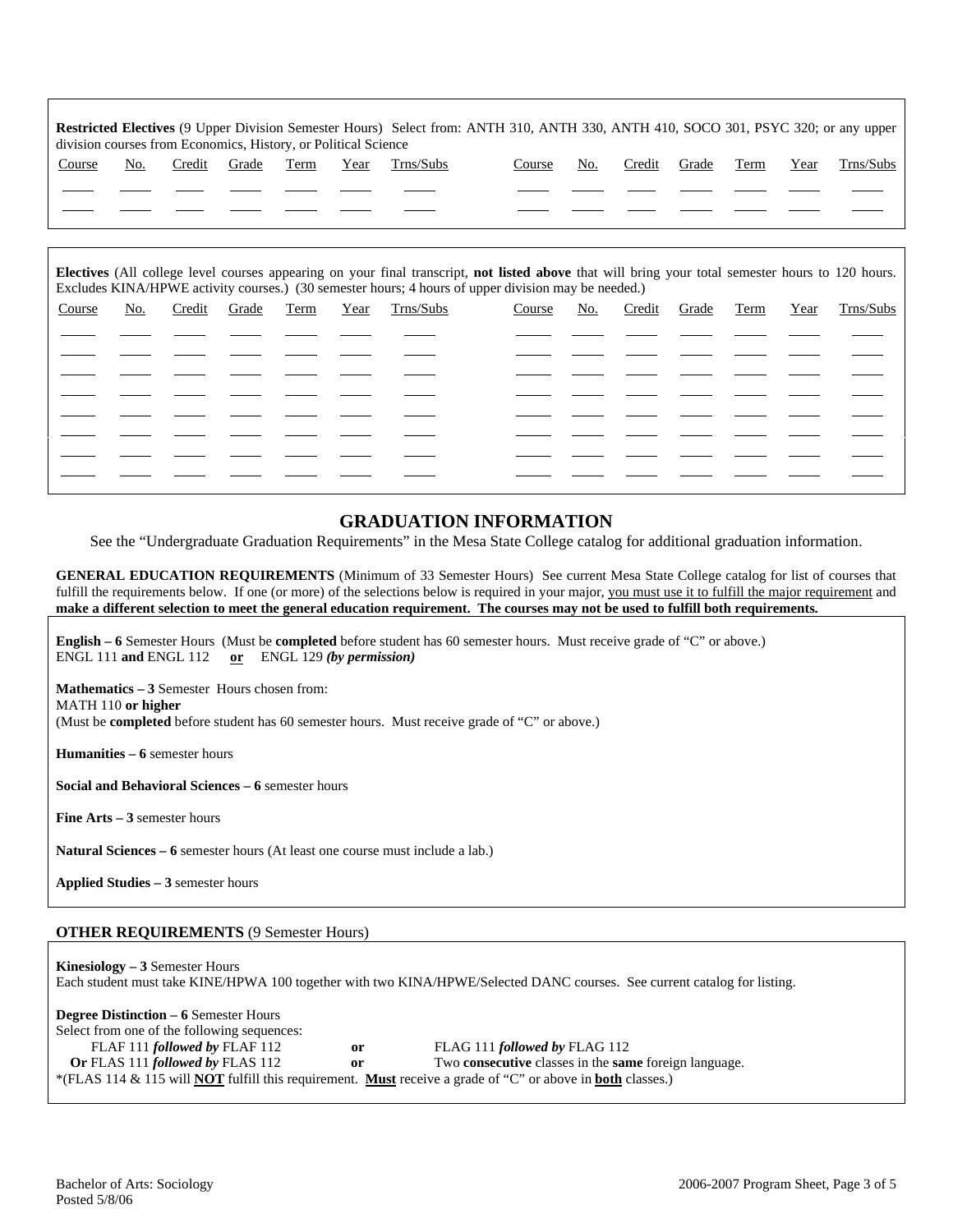**Sociology Core** (21 Semester Hours) ANTH 201 Cultural Anthropology SOCO 260 General Sociology SOCO 264 Social Problems SOCO 400 Classical Social Theory SOCO 410 Contemporary Social Theory SOCI 310 Methods of Social Research STAT 200 Probability and Statistics **Sociology Electives** (18 Upper Division Semester Hours). Select from: ANTH 390 World Ethnicity and Nationalism ANTH 405 Globalization and Culture Change SOCO 300 Political Sociology SOCO 305 Environmental Sociology SOCO 310 Sociology of Religion SOCO 312 Collective Behavior and Social Movements SOCO 314 Population SOCO 316 Social Inequality SOCO 320 Life Course Sociology SOCO 325 Racial and Ethnic Relations SOCO 330 Crime and Delinquency SOCO 340 Sex and Gender SOCO 350 Sociology of Death and Dying SOCO 360 Social Influences of Small Groups Or any other upper division Sociology Elective approved by your Sociology advisor **Restricted Electives** (9 Upper Division Semester Hours) Select from: ANTH 310 Ethnographic Methods ANTH 330 Religion and Culture

ANTH 410 World Cultures SOCO 301 Introduction to Human Services PSYC 320 Social Psychology Or any upper division course chosen from: Economics, History, or Political Science

# **General Electives: 30 Semester Hours;** 4 hours of upper division may be needed.

Students are required to participate in exit examinations or other programs deemed necessary to comply with the college accountability requirement. All degree requirements must be completed as described above. Any exceptions or substitutions must be recommended in advance by the faculty advisor and approved by the Department Head.